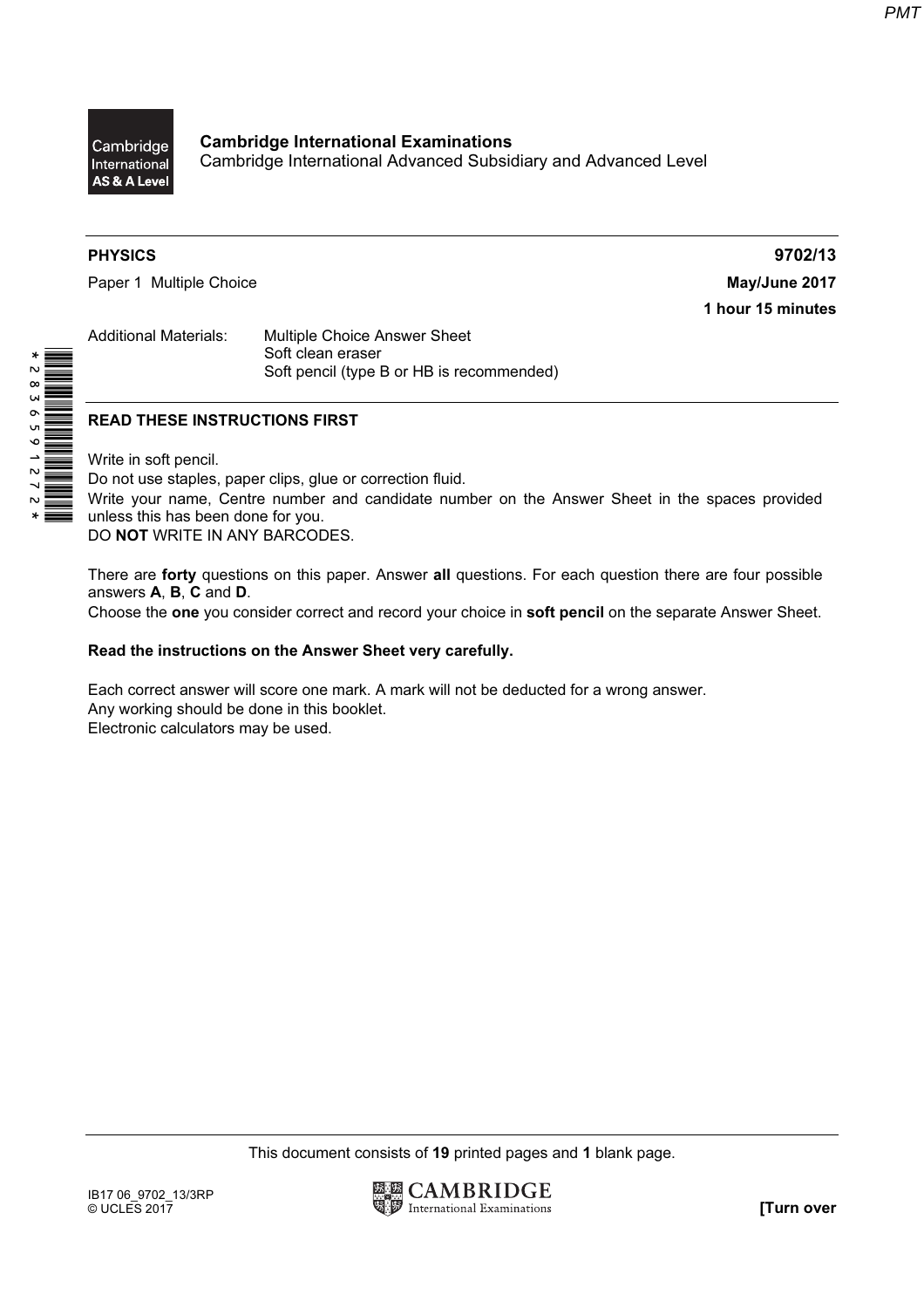#### Data

| speed of light in free space | $c = 3.00 \times 10^8 \,\mathrm{m\,s}^{-1}$                                  |
|------------------------------|------------------------------------------------------------------------------|
| permeability of free space   | $\mu_{0} = 4\pi \times 10^{-7}$ H m <sup>-1</sup>                            |
| permittivity of free space   | $\varepsilon_{0}$ = 8.85 × 10 <sup>-12</sup> F m <sup>-1</sup>               |
|                              | $(\frac{1}{4\pi \varepsilon_0}$ = 8.99 × 10 <sup>9</sup> m F <sup>-1</sup> ) |
| elementary charge            | $e = 1.60 \times 10^{-19}$ C                                                 |
| the Planck constant          | $h = 6.63 \times 10^{-34}$ J s                                               |
| unified atomic mass unit     | $1 u = 1.66 \times 10^{-27}$ kg                                              |
| rest mass of electron        | $m_e = 9.11 \times 10^{-31}$ kg                                              |
| rest mass of proton          | $m_{\rm p}$ = 1.67 $\times$ 10 <sup>-27</sup> kg                             |
| molar gas constant           | $R = 8.31$ J K <sup>-1</sup> mol <sup>-1</sup>                               |
| the Avogadro constant        | $N_A = 6.02 \times 10^{23}$ mol <sup>-1</sup>                                |
| the Boltzmann constant       | $k = 1.38 \times 10^{-23}$ J K <sup>-1</sup>                                 |
| gravitational constant       | $G = 6.67 \times 10^{-11}$ N m <sup>2</sup> kg <sup>-2</sup>                 |
| acceleration of free fall    | $g = 9.81 \text{ m s}^{-2}$                                                  |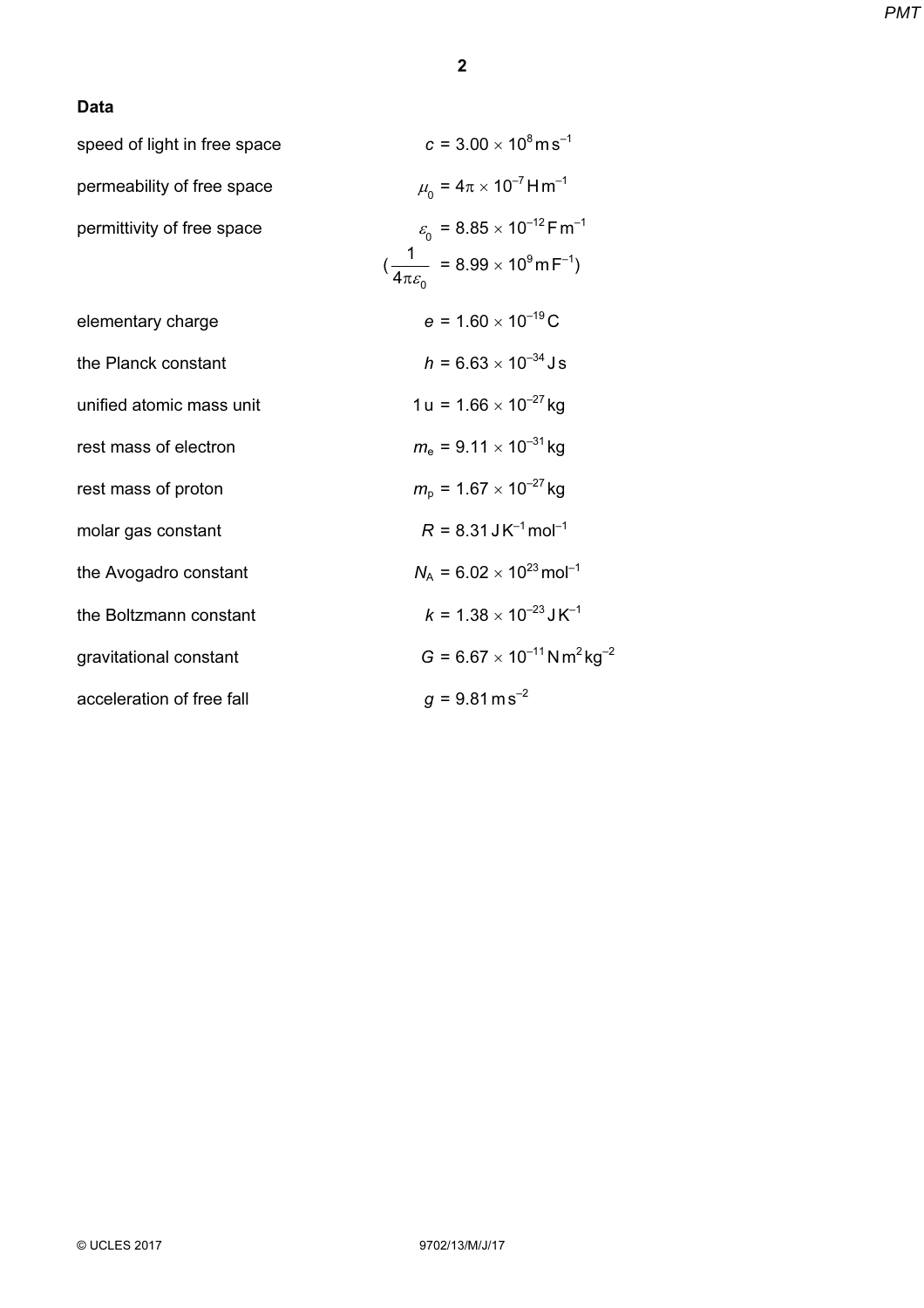# Formulae

| $s = ut + \frac{1}{2}at^2$<br>$v^2 = u^2 + 2as$                  |
|------------------------------------------------------------------|
| $W = p\Delta V$                                                  |
| $\phi = -\frac{Gm}{r}$                                           |
| $p = \rho gh$                                                    |
| $p = \frac{1}{3} \frac{Nm}{V} < c^2$                             |
| $a = -\omega^2 x$                                                |
| $v = v_0 \cos \omega t$<br>$v = \pm \omega \sqrt{(x_0^2 - x^2)}$ |
| $f_{o} = \frac{f_{s}V}{V \pm V_{s}}$                             |
| $V = \frac{Q}{4\pi \varepsilon_{\rm s}r}$                        |
| $1/C = 1/C_1 + 1/C_2 + \ldots$                                   |
| $C = C_1 + C_2 + $                                               |
| $W = \frac{1}{2}QV$                                              |
| $I = Anvq$                                                       |
| $R = R_1 + R_2 + $                                               |
| $1/R = 1/R_1 + 1/R_2 + $                                         |
| $V_{\rm H} = \frac{BI}{nta}$                                     |
| $x = x_0 \sin \omega t$                                          |
| $x = x_0 \exp(-\lambda t)$                                       |
| $\lambda = \frac{0.693}{t_1}$                                    |
|                                                                  |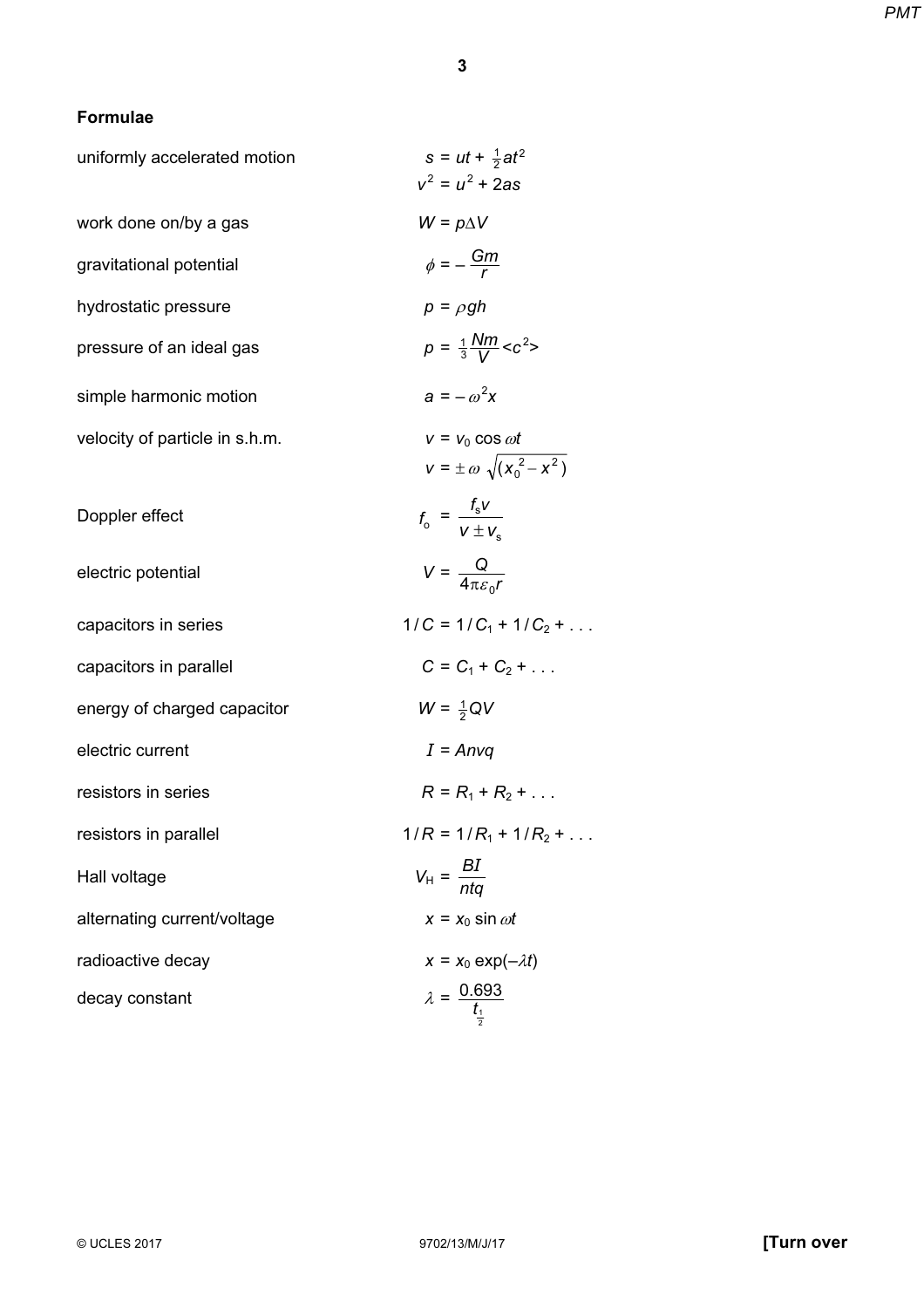1 What is the best estimate of the kinetic energy of a family car travelling at 50 km h<sup>-1</sup>?

**A**  $1.5 \times 10^3$ **J B**  $1.5 \times 10^5$ **J C**  $1.5 \times 10^7$ **J D**  $1.5 \times 10^9$ **J** 

2 The diagram shows two vectors X and Y. The vectors are perpendicular to one another.

$$
X = 8.0 N
$$

What is the magnitude and direction of vector  $(X - Y)$ ?

- A 10.0 N at an angle of 37° downwards from the direction of X
- B 10.0 N at an angle of 37° upwards from the direction of X
- C 14.0 N at an angle of 53 $\degree$  downwards from the direction of X
- D 14.0 N at an angle of 53° upwards from the direction of X
- 3 Which expression using S*I* base units is equivalent to the volt?
	- **A** kgm<sup>2</sup>s<sup>-1</sup>A<sup>-1</sup>
	- **B** kgms<sup> $-2$ </sup>A
	- $C$  kg m<sup>2</sup> s<sup>-1</sup> A
	- **D**  $\text{ka m}^2 \text{ s}^{-3} \text{A}^{-1}$
- 4 A voltage is carefully measured with a high-quality instrument and found to be 2.321V.

Two students, using two different methods, conclude that the voltage is 2.33V and 2.344V respectively.

Which statement is correct?

- A 2.33V is less accurate and less precise than 2.344V.
- B 2.33 V is less accurate and more precise than 2.344 V.
- C 2.33V is more accurate and less precise than 2.344V.
- D 2.33V is more accurate and more precise than 2.344V.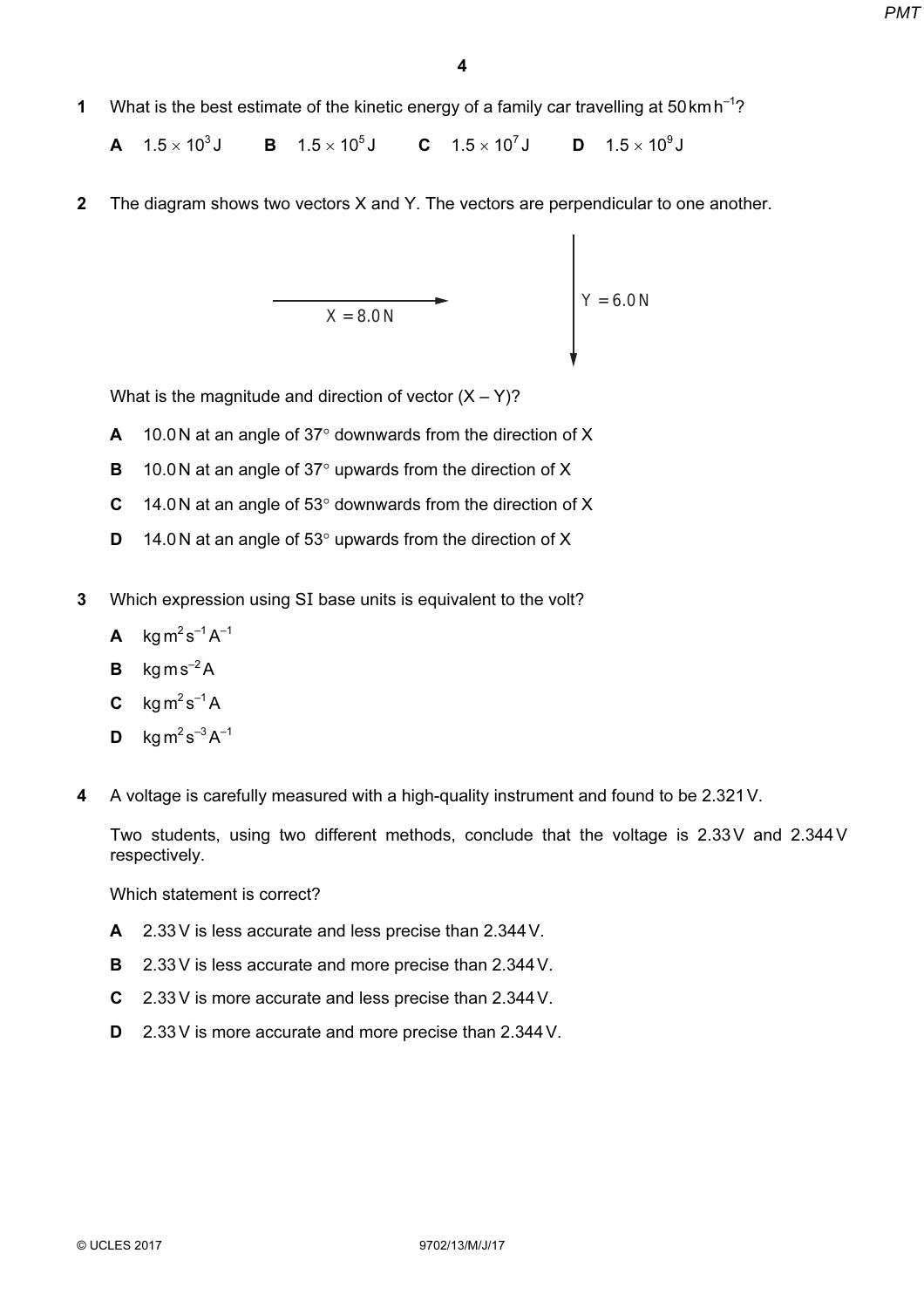5 On a planet, a vertically-launched projectile takes 12.5s to return to its starting position. The projectile gains a maximum height of 170m. The planet does not have an atmosphere.

What is the acceleration of free fall on this planet?

**A** 2.2ms<sup>-2</sup> **B** 8.7ms<sup>-2</sup> **C** 27ms<sup>-2</sup> **D**  $54 \text{ ms}^{-2}$ 

6 A displacement-time graph for a toy car is shown.



Which graph shows the variation with time of the velocity v of the car?





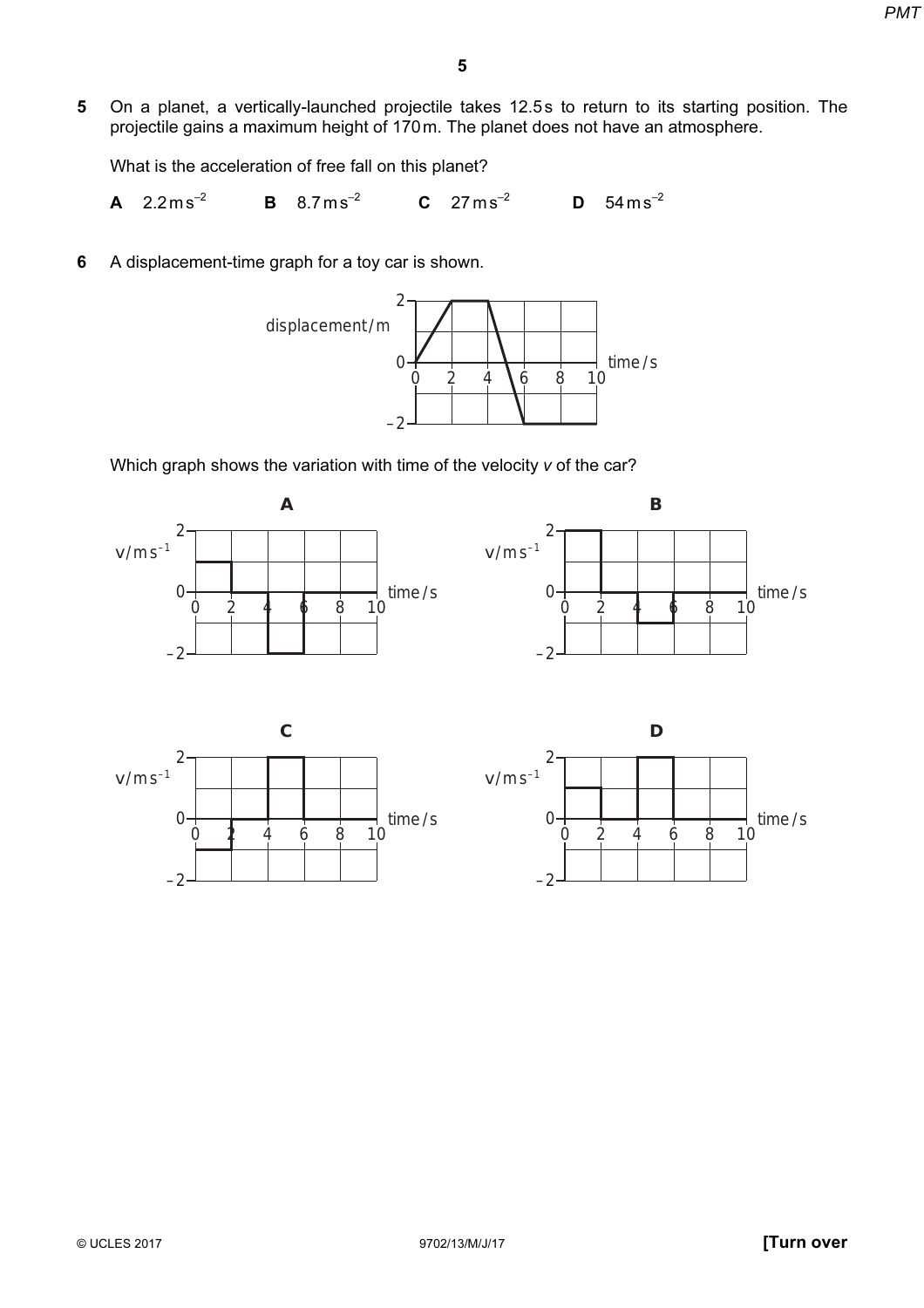7 A driver stops his car in time  $t$  by gradually increasing the total braking force on the car. The graph shows the resultant force on the car.



Which graph shows how the speed of the car will vary during this time?

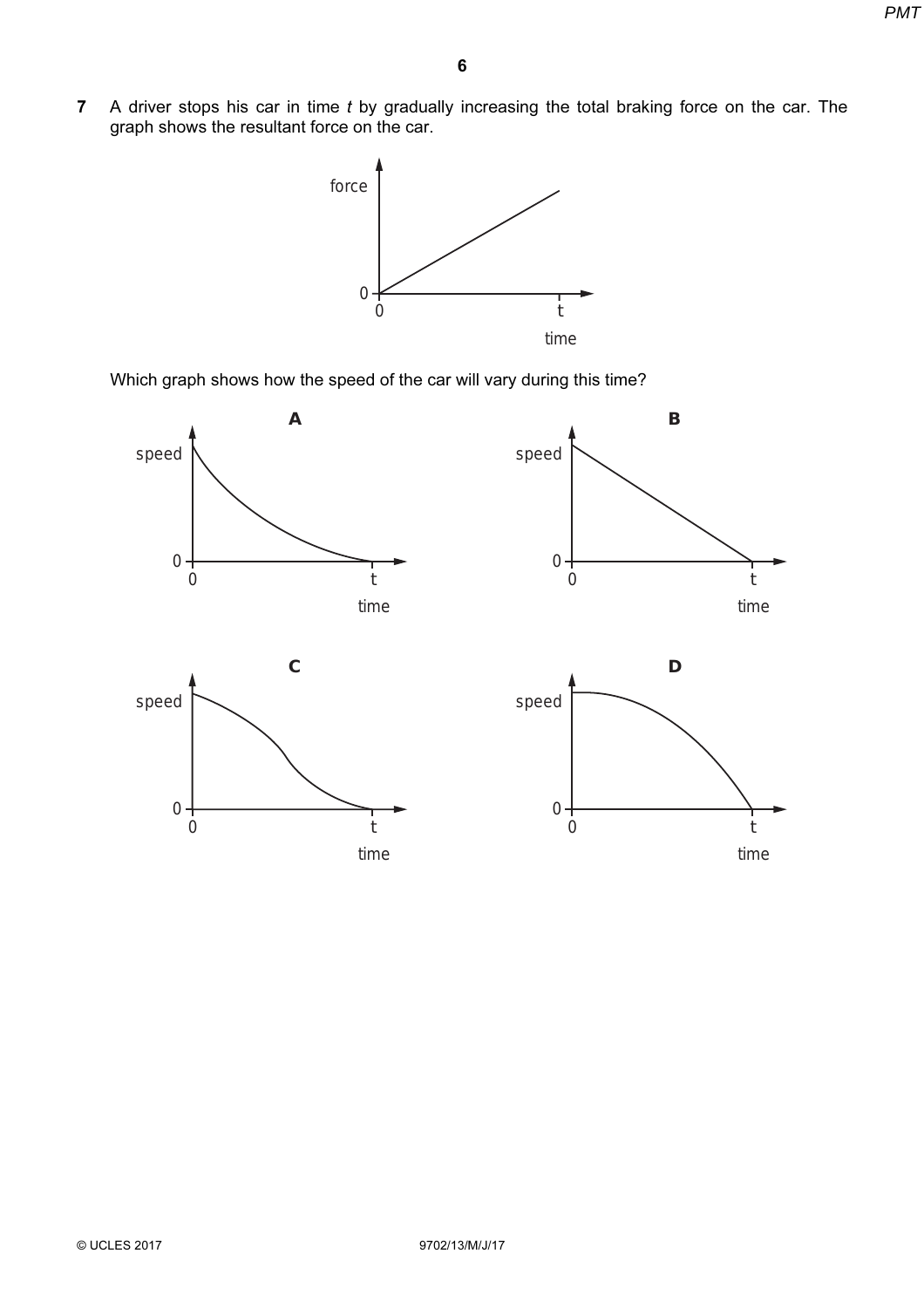8 The graph shows the variation of a quantity y with a quantity x for a body that is falling in air at constant (terminal) velocity in a uniform gravitational field.



Which quantities could x and y represent?

| А | air resistance           | acceleration                     |  |
|---|--------------------------|----------------------------------|--|
| в | loss of height           | gain in kinetic energy           |  |
| C | loss of potential energy | work done against air resistance |  |
|   | time                     | velocity                         |  |

9 A ball of mass 2.0 kg travels horizontally with a speed of  $4.0\,\text{m}\,\text{s}^{-1}$ . The ball collides with a wall and rebounds in the opposite direction with a speed of  $2.8 \text{ms}^{-1}$ . The time of the collision is 150ms.

What is the average force exerted on the wall?

A 16N B 37N C 53N D 91N

10 An ice-hockey puck of mass 150g moves with an initial speed of  $2.0 \text{ m s}^{-1}$  along the surface of an ice rink.

The puck slides a distance of 30m in a straight line before stopping.

What is the average frictional force acting on the puck?

A 0.010N B 0.020N C 0.067N D 0.44N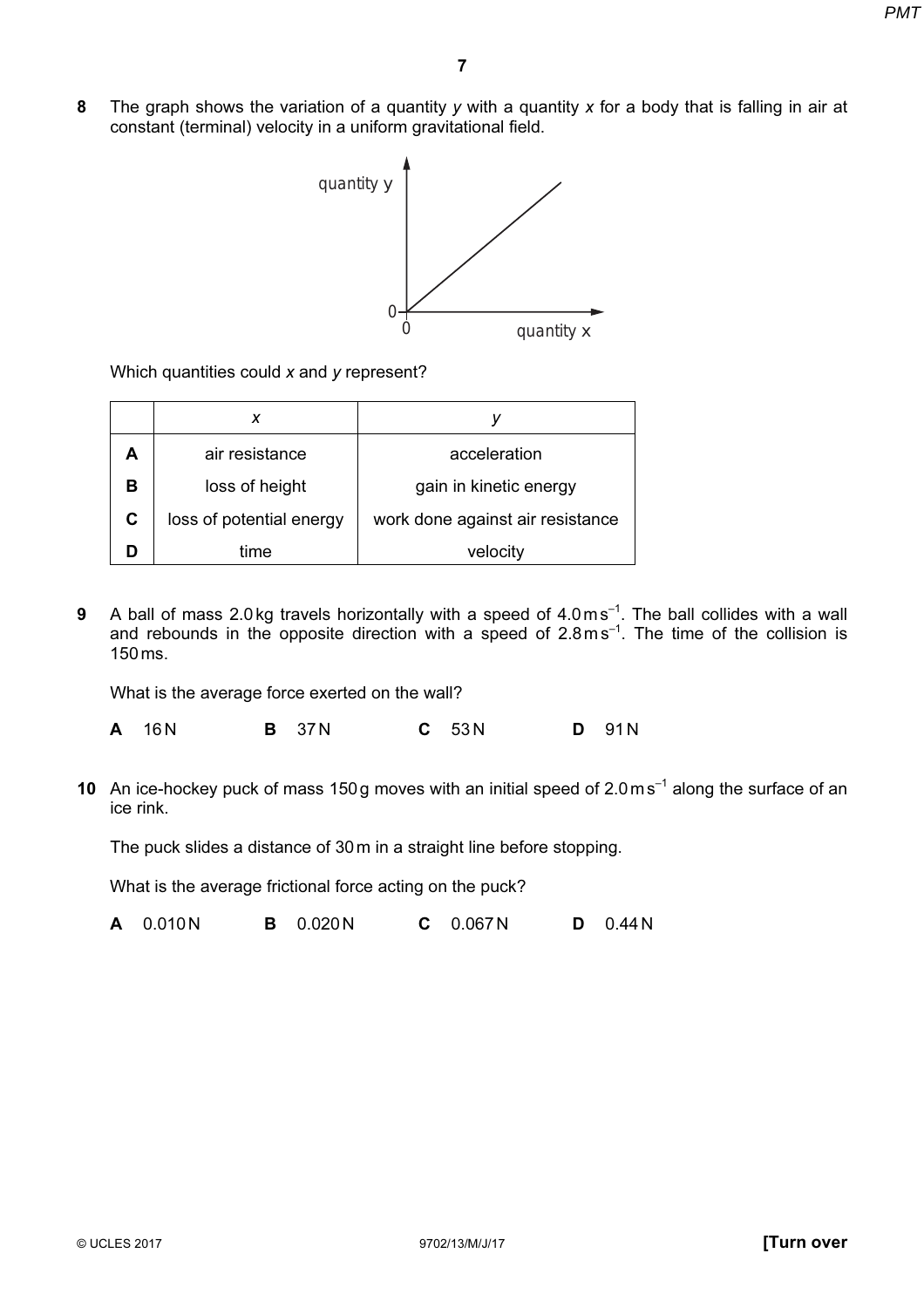11 A uniform beam of mass 1.4 kg is pivoted at P as shown. The beam has a length of 0.60 m and P is 0.20m from one end. Loads of 3.0kg and 6.0kg are suspended 0.35m and 0.15m from the pivot as shown.



What is the torque that must be applied to the beam in order to maintain it in equilibrium?

- **A** 0.010Nm **B** 0.10Nm **C** 0.29Nm **D** 2.8Nm
- 12 An air bubble is rising through a liquid at a constant speed. The forces on it are the upthrust  $U$ , the viscous drag D and its weight W.

Which diagram shows the directions and relative sizes of the forces?

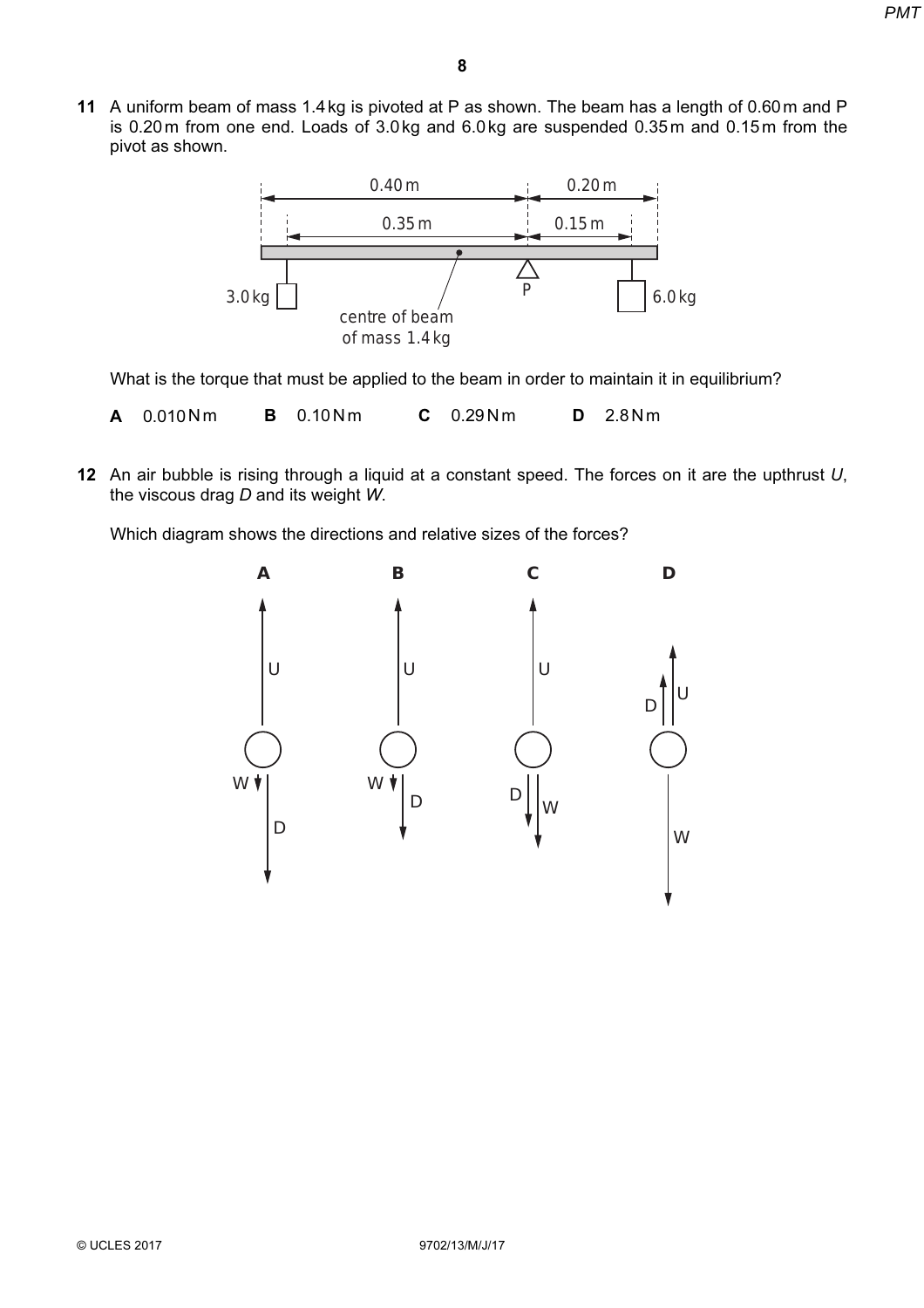13 The diagram represents a sphere under water. P, Q, R and S are forces acting on the sphere due to the pressure of the water.



Each force acts perpendicularly to the sphere's surface. P and R act in opposite directions vertically. Q and S act in opposite directions horizontally.

Which information about the magnitudes of the forces is correct?

- $A$   $P < R$  and  $S = Q$
- $B$   $P > R$  and  $S = Q$
- **C**  $P = R$  and  $S = Q$  and  $P \leq S$
- **D**  $P = R$  and  $S = Q$  and  $P = S$
- 14 The first column in the table gives four examples of work being done. The second column gives more detail of the action.

Which row is **not** correct?

|   | example                                                          | detail                                                                   |  |
|---|------------------------------------------------------------------|--------------------------------------------------------------------------|--|
| A | a girl dives from a diving<br>board into a swimming pool         | work is done by the girl against<br>the gravitational field as she falls |  |
| в | a man pushes a car<br>along a level road                         | work is done by the<br>man against friction                              |  |
| С | an electron is accelerated towards<br>a positively charged plate | work is done on the electron<br>by the electric field of the plate       |  |
|   | a piston is pushed outwards<br>as a gas expands                  | work is done on the<br>atmosphere by the gas                             |  |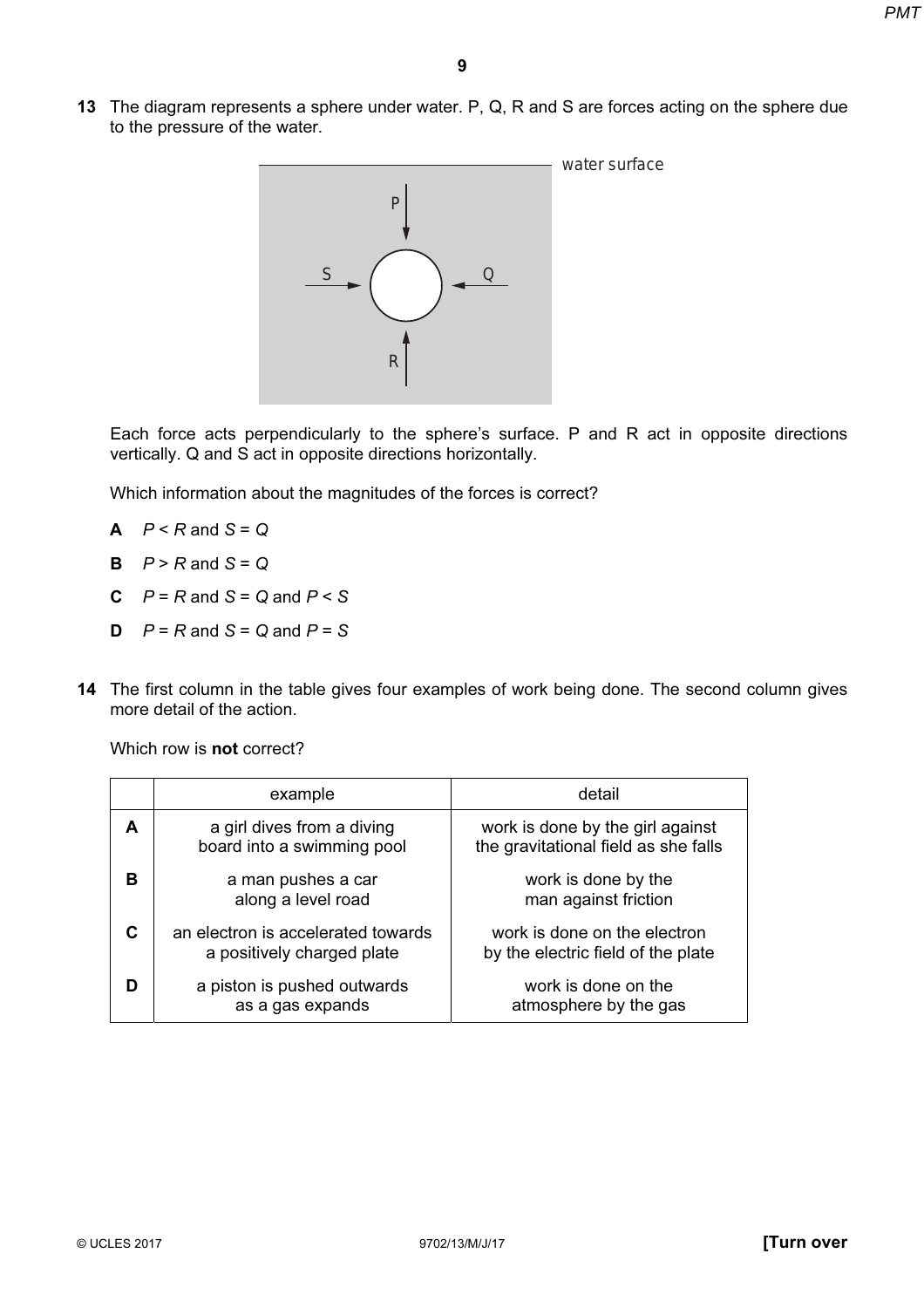15 A steam turbine is used to drive a generator. The input power to the turbine is P*I* and the output power is  $P_0$ . The power loss in the turbine is  $P_L$ , as shown below.



What is the efficiency of the turbine?

- A O L  $\overline{P}$  $\frac{P_{\perp}}{P_{\parallel}}$  B  $\overline{P_{\rm O}}$  $\frac{P_1}{P_2}$  C  $\overline{P}_{\mathrm{I}}$  $\frac{P_{\perp}}{P_{\perp}}$  D  $\overline{P_{\rm I}}$  $P_{\rm O}$
- 16 A constant force pushes a block along a horizontal frictionless surface. The block moves from rest through a fixed distance.

What is the relationship between the final speed  $v$  of the block and its mass  $m$ ?

- **A**  $\sqrt{v} \propto \frac{1}{m}$  **B**  $v \propto \sqrt{m}$  **C**  $v \propto \frac{1}{\sqrt{m}}$  **D**  $\sqrt{v} \propto m$
- 17 A man has a mass of 80 kg. He ties himself to one end of a rope which passes over a single fixed pulley. He pulls on the other end of the rope to lift himself up at an average speed of  $50 \text{ cm s}^{-1}$ .

What is the average useful power at which he is working?

- A 40W B 0.39kW C 4.0kW D 39kW
- 18 Two wires with the same Young modulus  $E$  and cross-sectional area  $A$ , but different lengths  $L$ , are subject to different tensile forces  $F$ . The extension  $e$  of each wire is the same.

The column headings in the table show four different quantities.

Which quantities have the same value and which quantities have different values for the two wires?

|   | FL<br>е   | Ae        | E<br><b>FL</b> |
|---|-----------|-----------|----------------|
| А | different | different | same           |
| в | different | same      | same           |
| C | same      | different | different      |
| D | same      | different | same           |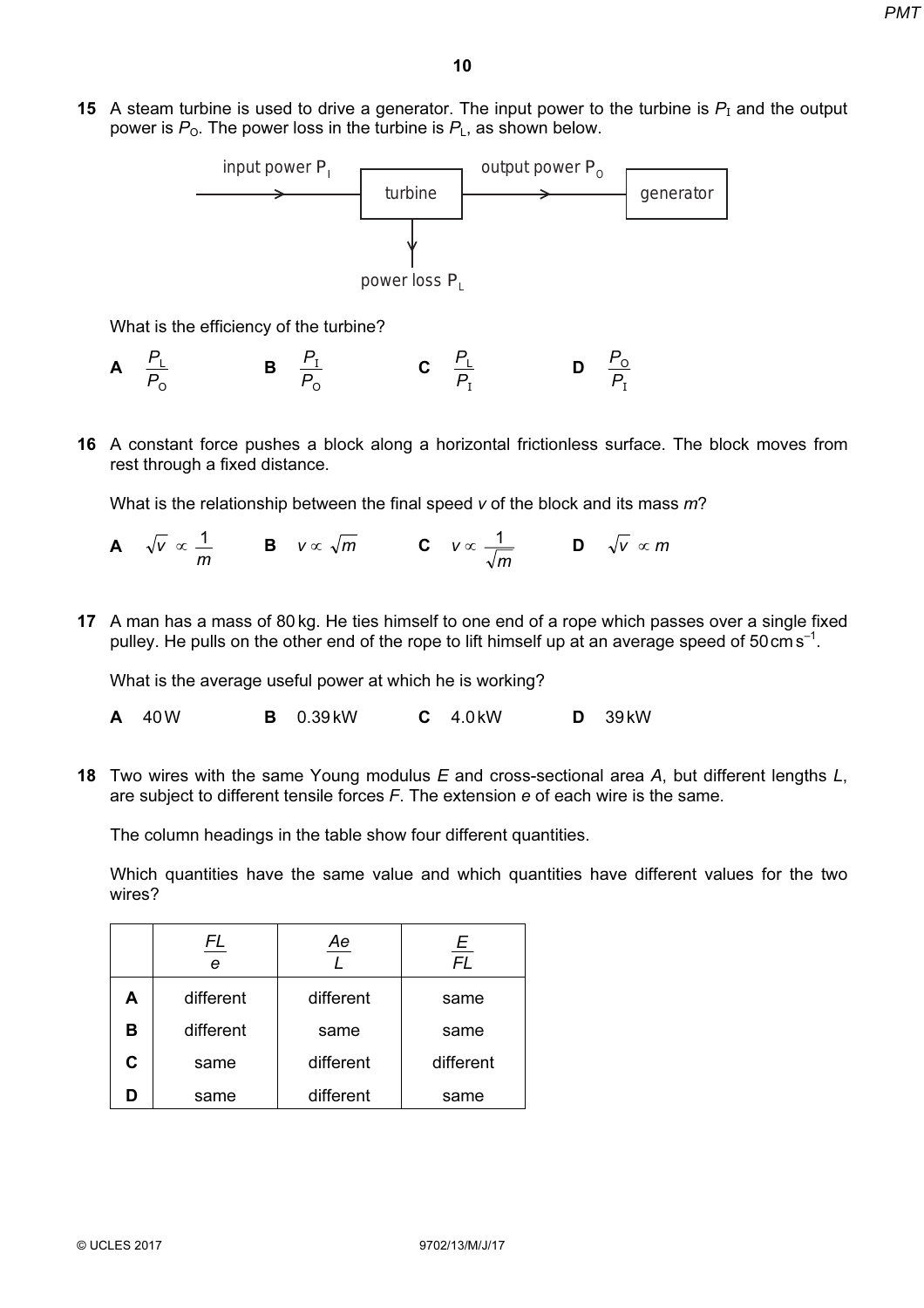19 Two springs X and Y stretch elastically. The graphs show the variation with extension x of the force F applied to each spring.



Which statement is correct?

- A When each spring is given the same extension, the energy stored in Y is 4 times the energy stored in X.
- B When each spring is given the same extension, the energy stored in Y is 8 times the energy stored in X.
- C When the same force is applied to each spring, the energy stored in Y is 4 times the energy stored in X.
- D When the same force is applied to each spring, the energy stored in Y is 8 times the energy stored in X.
- 20 The diagram shows the force-extension graph for a steel wire, up to its breaking point.



What is the best estimate of the work done to break the wire?

A 2.1J B 2.3J C 2.4J D 2.5J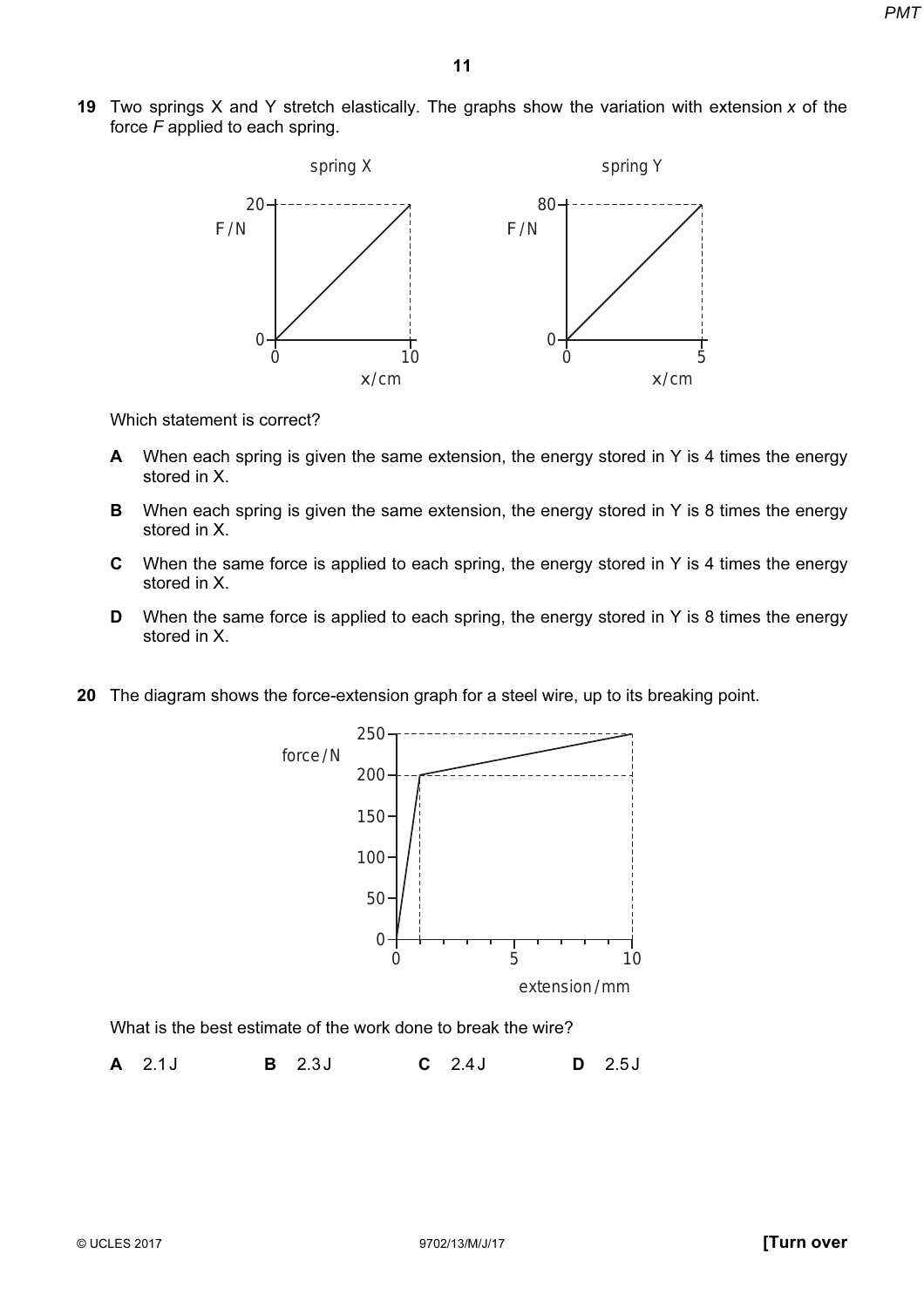- 21 Which statement about electromagnetic waves in a vacuum is correct?
	- A Amplitude is inversely proportional to velocity.
	- **B** Frequency is inversely proportional to wavelength.
	- C Intensity is proportional to amplitude.
	- **D** Velocity is proportional to wavelength.
- 22 A transverse wave travels along a rope. The graph shows the variation of the displacement of the particles in the rope with distance along it at a particular instant.



At which distance along the rope do the particles have maximum upwards velocity?

**A** 0.5m **B** 1.0m **C** 1.5m **D** 2.0m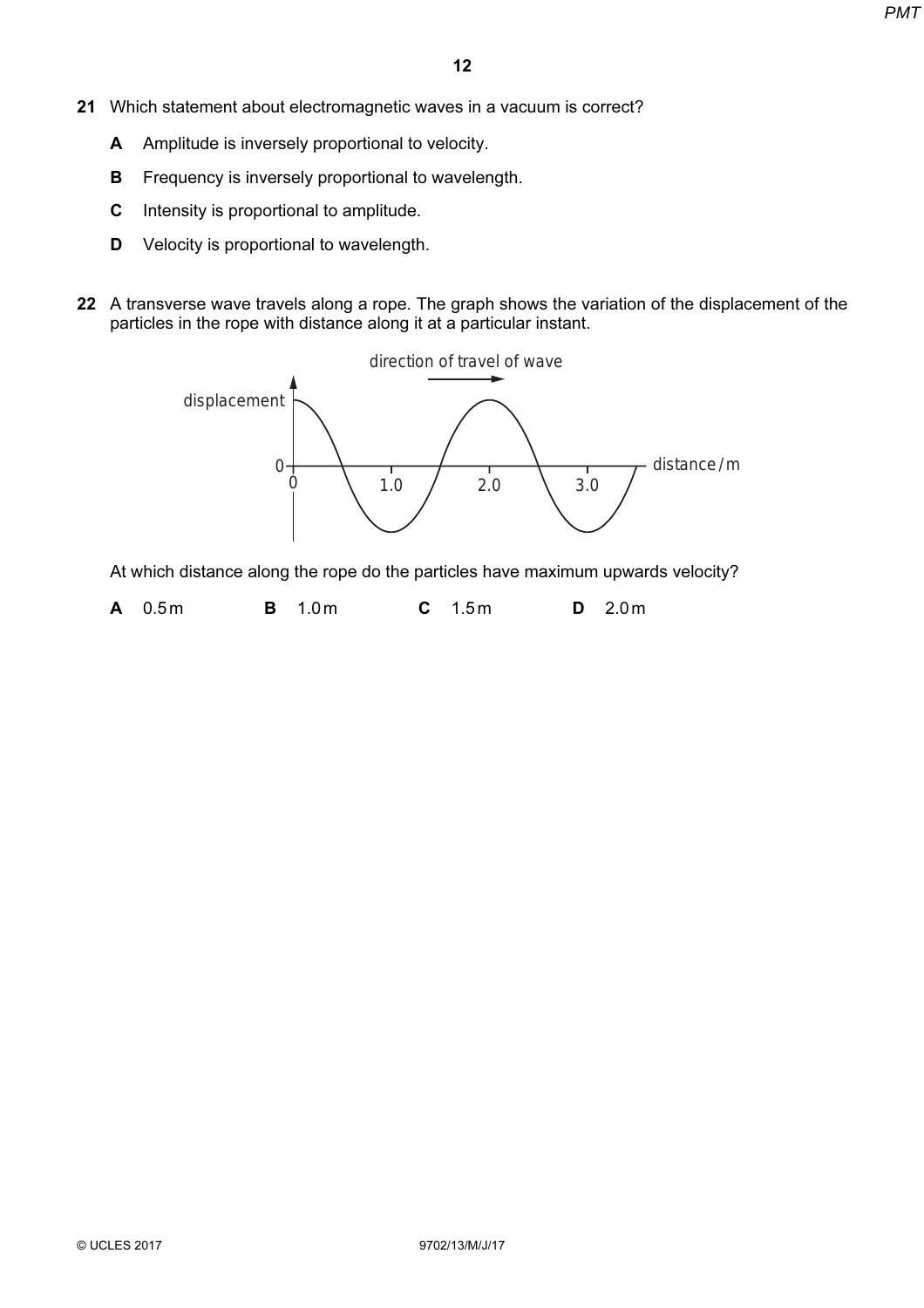23 A trace is shown on the screen of a cathode-ray oscilloscope (c.r.o.).



The time-base setting is  $2.5$  ms cm<sup>-1</sup> and the Y-gain is  $2.0$  V cm<sup>-1</sup>.

What is the frequency and the amplitude of the waveform displayed by the c.r.o.?

|   | frequency<br>/Hz | amplitude<br>$\overline{N}$ |  |
|---|------------------|-----------------------------|--|
| A | 0.00375          | 4.0                         |  |
| в | 0.00375          | 8.0                         |  |
| C | 267              | 4.0                         |  |
| D | 267              | 8.0                         |  |

24 A high-speed train approaches a stationary observer at a speed of  $80\,\mathrm{m\,s}^{-1}$ . The train's horn emits a sound of frequency 250Hz.

The speed of sound is  $340 \text{ m s}^{-1}$ .

What is the observed frequency of the sound from the horn?

A 190Hz B 200Hz C 310Hz D 330Hz

25 Which row shows a correct frequency in Hz for each of the four principal radiations?

|   | X-rays    | ultraviolet | microwaves | infra-red |
|---|-----------|-------------|------------|-----------|
| Α | $10^{10}$ | $10^{14}$   | $10^{18}$  | $10^{15}$ |
| в | $10^{14}$ | $10^{18}$   | $10^{15}$  | $10^{10}$ |
| С | $10^{15}$ | $10^{10}$   | $10^{14}$  | $10^{18}$ |
| D | $10^{18}$ | $10^{15}$   | $10^{10}$  | $10^{14}$ |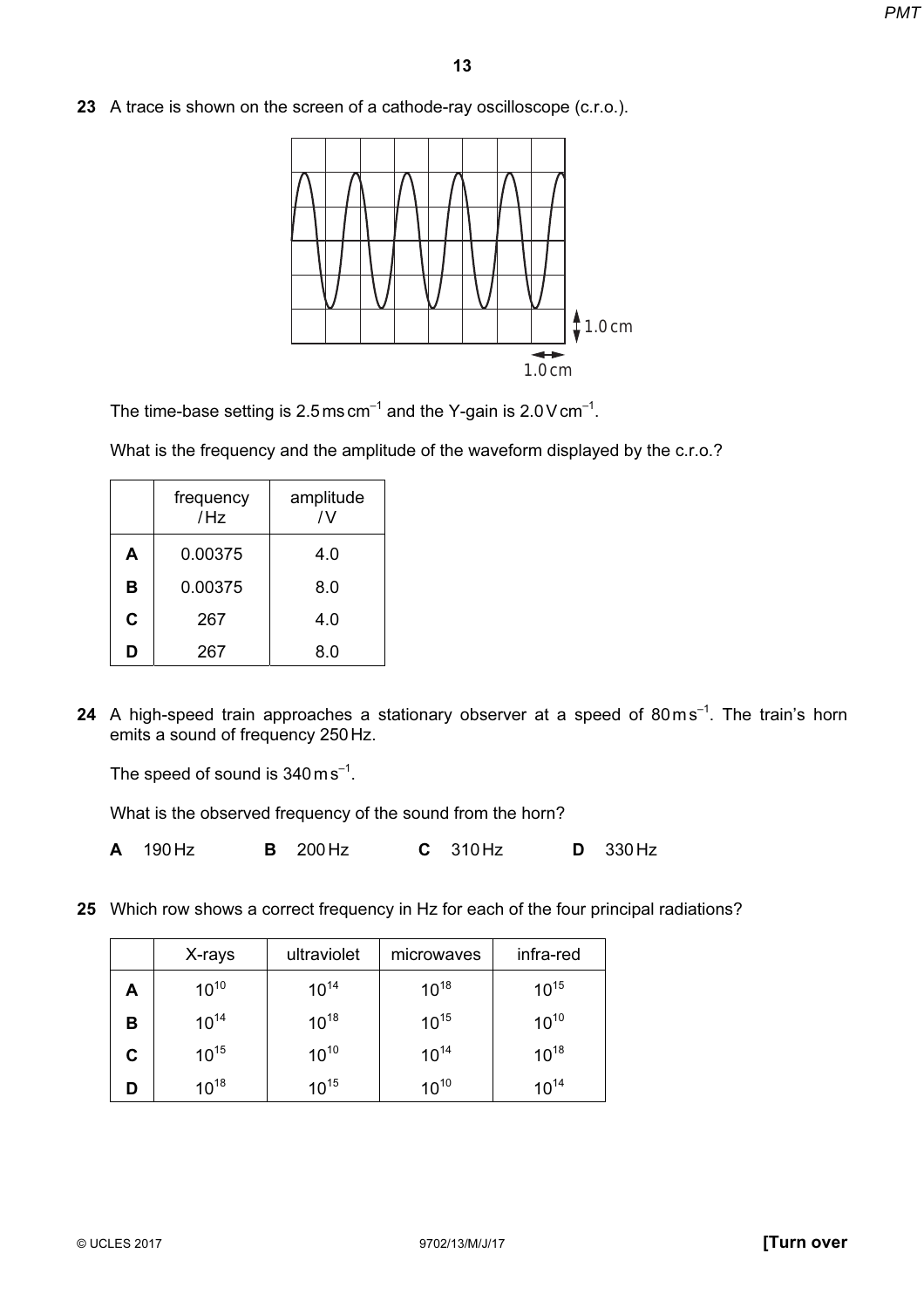26 A pipe of length 100cm is open at both ends. A loudspeaker situated at one end of the pipe can emit sound of different wavelengths.



A 50cm B 75cm C 150cm D 300cm

27 Monochromatic light is incident on a diffraction grating and a diffraction pattern is observed.

Which row shows possible effects of replacing the grating with one that has twice as many lines per millimetre?

| number of orders of<br>diffraction visible | angle between first and<br>second orders of diffraction |  |
|--------------------------------------------|---------------------------------------------------------|--|
| decreases                                  | decreases                                               |  |
| decreases                                  | increases                                               |  |
| increases                                  | decreases                                               |  |
| increases                                  | increases                                               |  |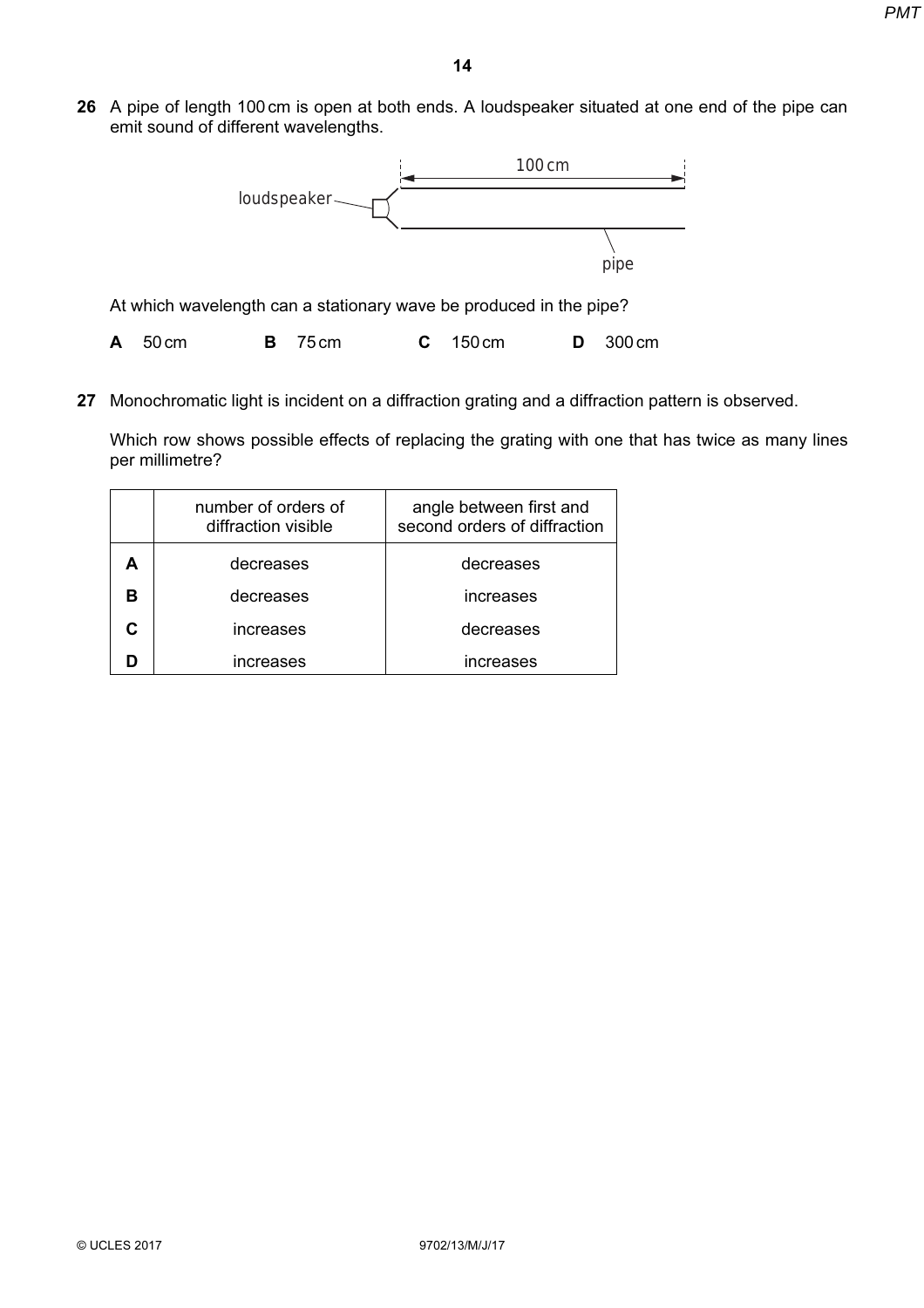28 Monochromatic light of wavelength  $\lambda$  is incident on two narrow slits S<sub>1</sub> and S<sub>2</sub>, a small distance apart. A series of bright and dark fringes are observed on a screen a long distance away from the slits.



The nth dark fringe from the central bright fringe is observed at point P on the screen.

Which equation is correct for all positive values of n?

- A  $S_2P S_1P = \frac{12}{2}$ *n*λ
- **B**  $S_2P S_1P = n\lambda$
- **C** S<sub>2</sub>P S<sub>1</sub>P =  $(n \frac{1}{2})\lambda$
- **D** S<sub>2</sub>P S<sub>1</sub>P =  $(n + \frac{1}{2})\lambda$
- 29 A dipole is a pair of charges of equal magnitude, one negative and one positive. The electric field of a dipole is shown below.

In which direction does the force act on an electron when at point X?

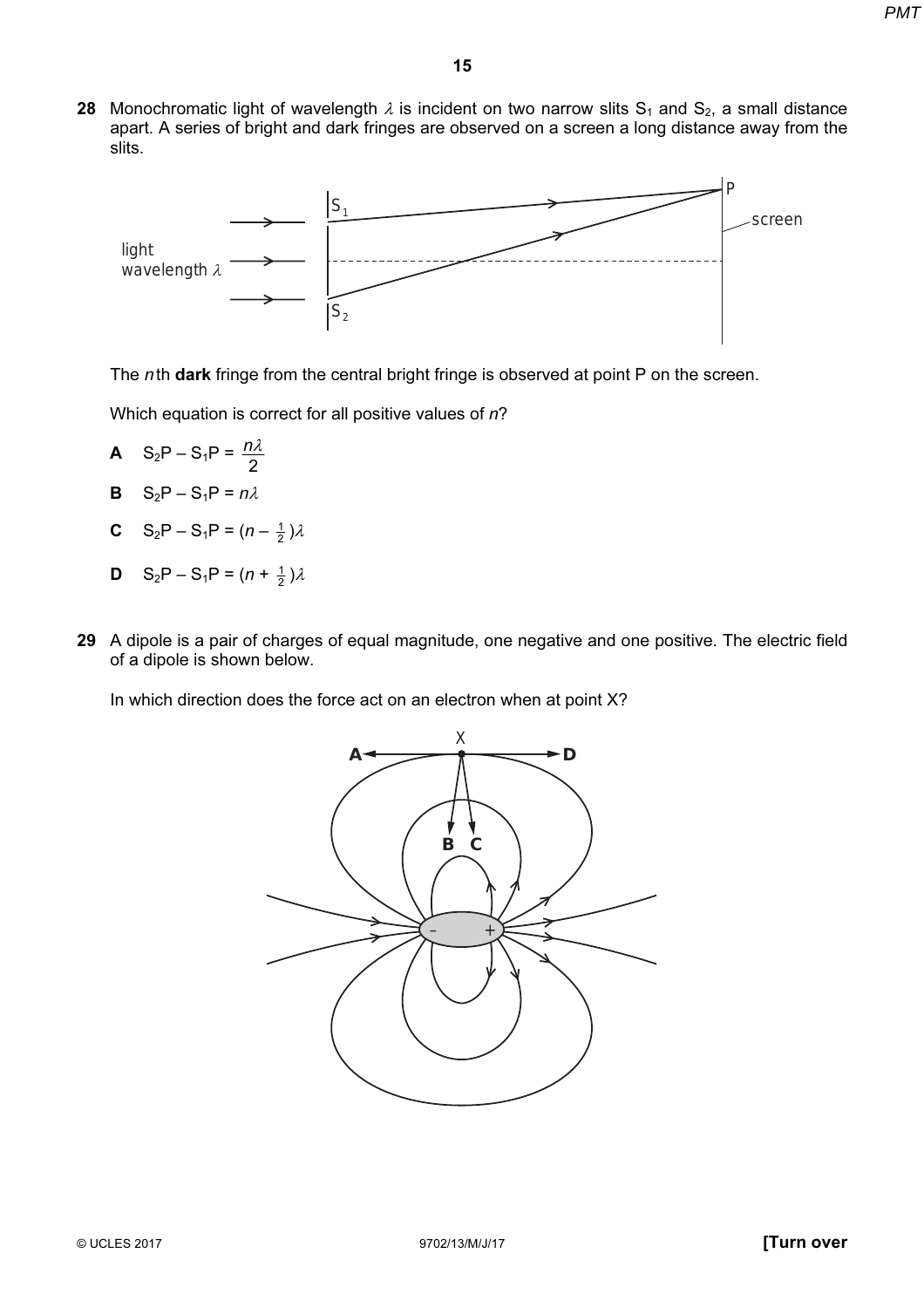- 30 In a uniform electric field, which statement is correct?
	- A All charged particles experience the same force.
	- **B** All charged particles move with the same velocity.
	- C All electric field lines are directed towards positive charges.
	- D All electric field lines are parallel.
- 31 Two metal plates are a distance of 30cm apart in a vacuum.

A current exists between the two plates consisting of electrons moving at a constant speed of  $1.5 \times 10^6$  m s<sup>-1</sup>.

At any instant, there is always just one electron travelling between the plates.

What is the current between the plates?

- $A \quad 3.2 \times 10^{-26} A$
- **B**  $8.0 \times 10^{-13}$  A
- **C**  $1.6 \times 10^{-12}$  A
- $D \quad 2.0 \times 10^{-7} A$
- 32 The diagram shows a portable generator connected by cables to floodlights. The generator produces a current of 10A at a constant potential difference (p.d.) of 240V.

The total resistance of the cables is  $2\Omega$ .



What is the p.d. V across, and the power P delivered to, the floodlights?

|          | V/V | P/W  |
|----------|-----|------|
| 220<br>A |     | 2000 |
| B        | 220 | 2200 |
| C        | 230 | 2000 |
| D        | 230 | 2300 |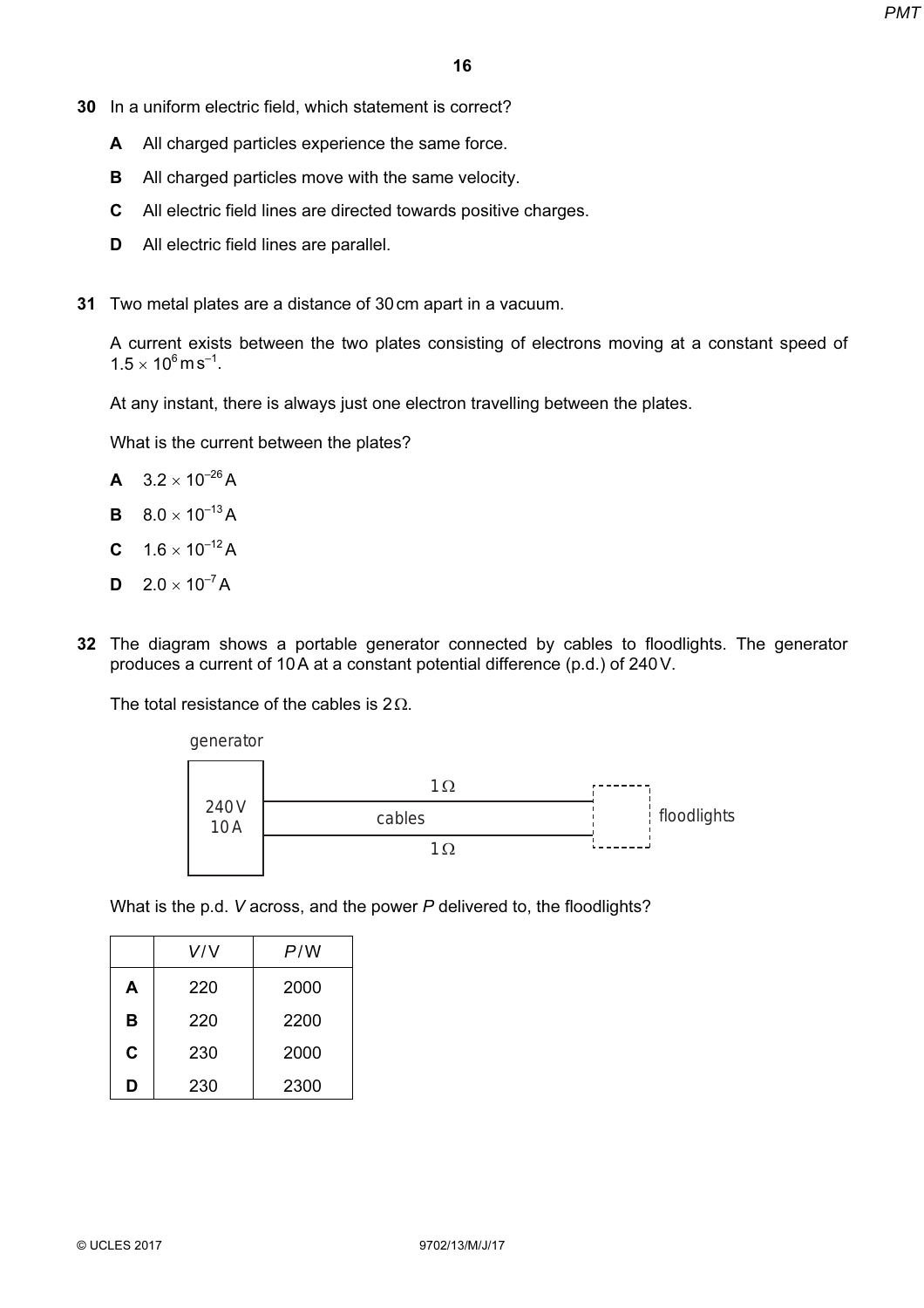33 A metal cube with sides of length a has electrical resistance  $R$  between opposite faces.



What is the resistance between the opposite faces of a cube of the same metal with sides of length 3a?

**A** 9R **B** 3R **C**  $\frac{R}{3}$  D 9 R

34 A graph of potential difference (p.d.) V across a cell against current  $I$  in the cell is shown.



As the cell reaches the end of its useful life, its internal resistance increases and its electromotive force (e.m.f.) decreases.

Which diagram shows a graph of  $V$  against  $I$  for the cell nearing the end of its useful life?

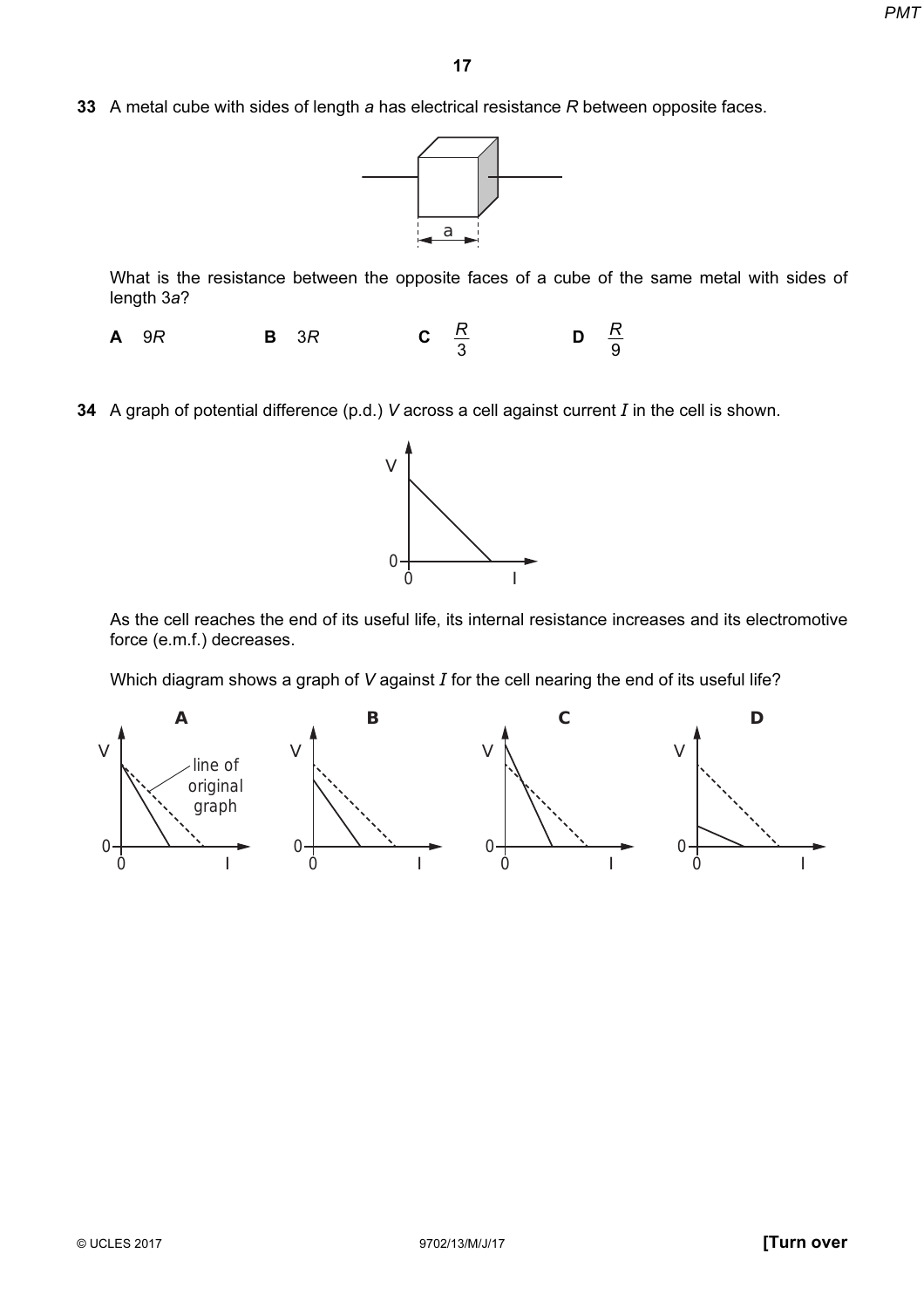35 A 20 V d.c. supply is connected to a circuit consisting of five resistors L, M, N, P and Q.



There is a potential drop of 7V across L and a further 4V potential drop across N.

What are the potential drops across M, P and Q?

|    | potential drop<br>across M/V | potential drop<br>across P/V | potential drop<br>across Q/V |
|----|------------------------------|------------------------------|------------------------------|
|    |                              |                              | 13                           |
| в  | 13                           |                              | 13                           |
| C. | 13                           | 11                           |                              |
|    | 17                           |                              |                              |

36 A potential divider circuit consists of a cell of negligible internal resistance in series with two variable resistors of resistances  $R_1$  and  $R_2$ . The potential difference (p.d.) across the cell is  $V_0$ . The p.d. at the output is V.



Which statement is correct?

- A When  $R_1$  increases, it takes a greater proportion of  $V_0$ , so V decreases.
- **B** When  $R_1$  increases, the current through  $R_1$  and  $R_2$  decreases, so V increases.
- **C** When  $R_2$  decreases, it takes a smaller proportion of  $V_0$ , so V increases.
- **D** When  $R_2$  increases, the current through  $R_1$  and  $R_2$  decreases, so V decreases.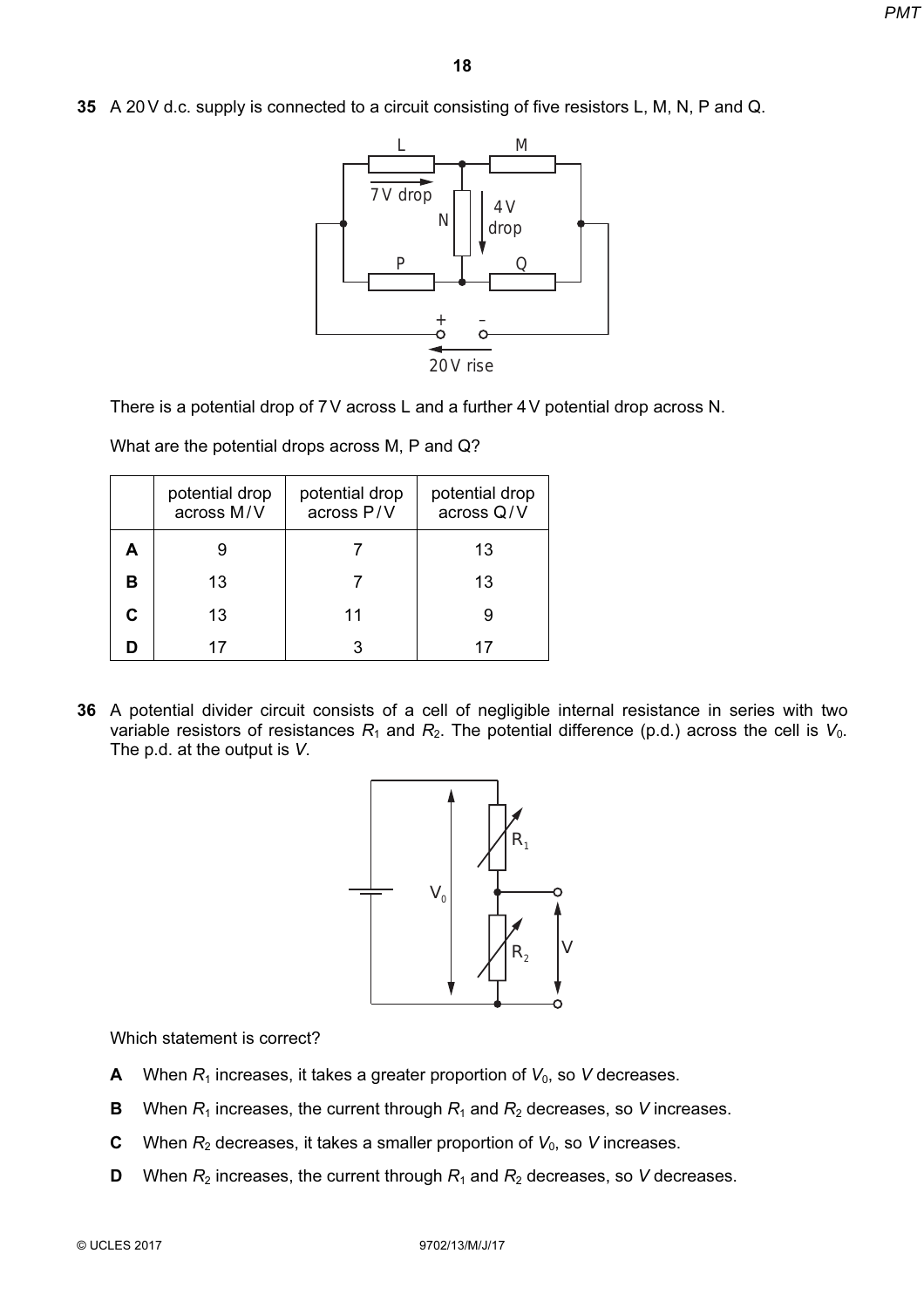37 A nucleus of uranium-238,  $^{238}_{92}$ U, decays in a series of steps to form a nucleus of lead-206,  $^{206}_{82}$ Pb , as shown.

 $^{238}_{92}$ U → ............ →  $^{206}_{82}$ Pb

An  $\alpha$ -particle or a  $\beta^-$  particle is emitted during each step.

What is the total number of  $\beta^-$  particles that are emitted?

**A** 6 **B** 8 **C** 10 **D** 16

- 38 Which statement about  $\alpha$ -particles is correct?
	- $A$   $\alpha$ -particles emitted from a single radioactive isotope have a continuous distribution of energies.
	- **B**  $\alpha$ -particles have less ionising power than β-particles.
	- **C** The charge of an  $\alpha$ -particle is +1.60  $\times$  10<sup>-19</sup> C.
	- **D** The speeds of  $\alpha$ -particles can be as high as  $1.5 \times 10^7$  ms<sup>-1</sup>.
- 39 The nuclear equation shown has a term missing.

 $^{14}_{6}$ C →  $^{14}_{7}$ N +  $^{0}_{-1}$ β + .............

What is represented by the missing term?

- A an antineutrino
- **B** an electron
- C a neutrino
- **D** a positron
- 40 Which particle is a fundamental particle?
	- A electron
	- B hadron
	- C neutron
	- D proton